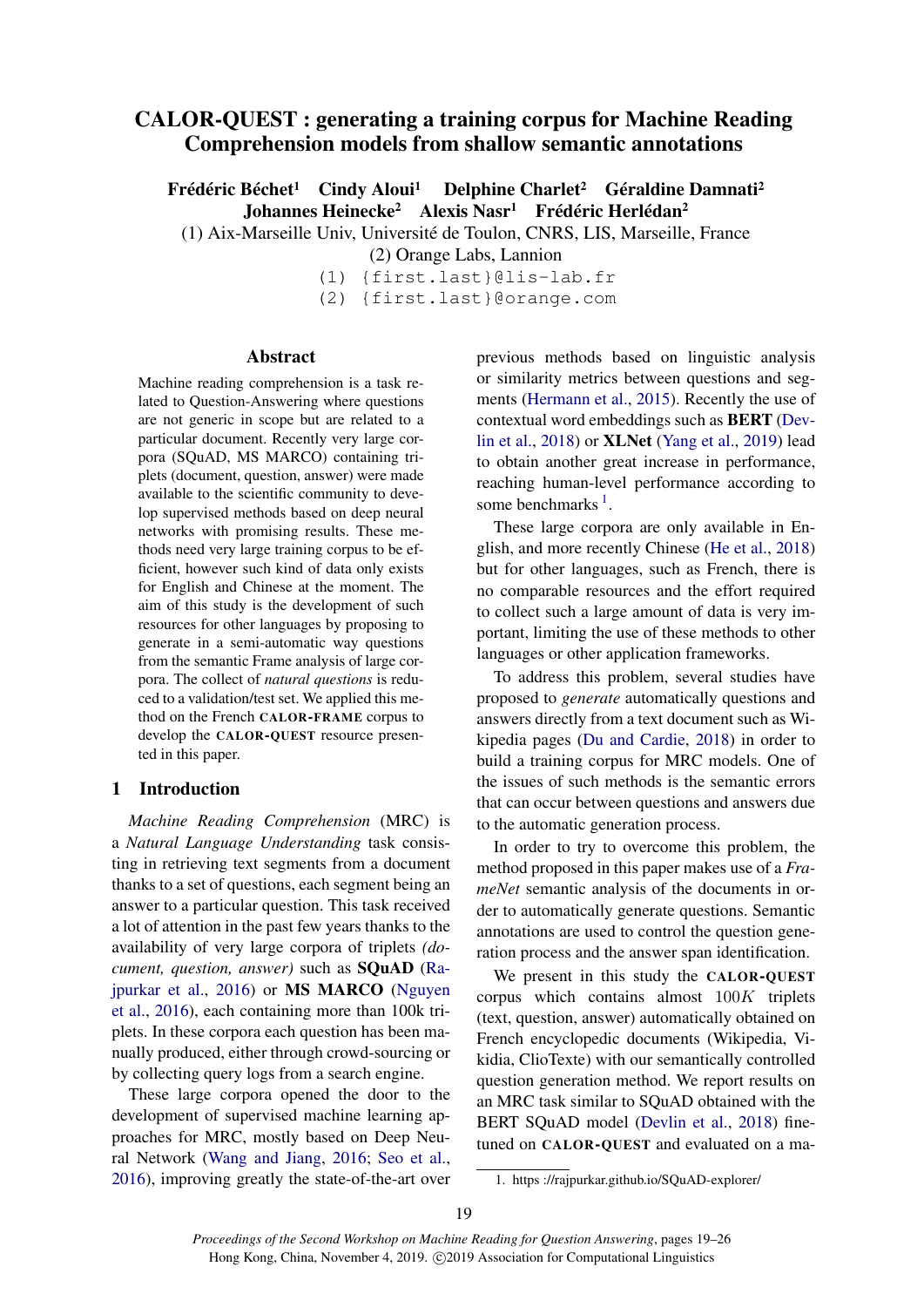nually collected corpus in French .

### 2 Related work

In addition to SQuAD and MS-MARCO already mentioned in the introduction, several corpora in English have been proposed for MRC tasks as presented in (Nguyen et al., 2016), such as NewsQA (Trischler et al., 2016), SearchQA (Dunn et al., 2017) including questions from the Jeopardy game paired to text segments collected through search queries, NarrativeQA (Kočiský et al., 2018) built from films and books abstract.

Developing such resources for a new language requires a lot of effort, as presented in (He et al., 2018) for Chinese. In this context, methods that can help reducing this cost have attracted a lot of attention and can be grouped into two categories : methods based on an automatic *translation* process between MRC resources in English and the target language; methods based on an automatic *question generation* and *answer spans identification* process directly from documents in the target language.

In the first category, in addition to methods performing a full translation of English corpora into a target language, methods have been proposed to directly perform online translation with a multilingual alignment process (Asai et al., 2018) or to build a multilingual model with a GAN-based approach in which English and target language features can be joined (Lee and Lee, 2019). All these methods imply that the models or the resources created on the target language are on the same domains than the source language ones.

The second category of methods is more generic as it can be applied to any language or any domain, however it is more challenging since there is no human supervision used in the pairing of questions and answer spans.

Question generation from text has been the subject of many studies outside the scope of MRC, for example through evaluation programs such as (Boyer and Piwek, 2010). Traditionally two kinds of methods have been explored, whether through patterns built from the syntactic parsing of a sentence or from semantic analysis (Yao et al., 2012). Recent advances in these two fields have led to further advances in question generation (Mazidi and Nielsen, 2014). Recently, for example, (Pillai et al., 2018) and (Flor and Riordan, 2018) have proposed to generate factual questions from an

analysis in PropBank semantic roles.

However these works often take place in an application context very different from MRC, namely the production of questions for language learning or quiz generation for education. In such contexts, the readability and grammaticality of the questions obtained is paramount and questions are usually evaluated by subjective tests or metrics like *BLEU* or *Meteor*.

Beyond knowledge-based pattern-based approaches, recent work consider question generation as a supervised machine learning task where questions or question patterns are generated by an end-to-end neural network directly from text (Dong et al., 2018; Yuan et al., 2017; Duan et al., 2017) conditioned by answer spans, even considering jointly question generation and answer span identification (Wang et al., 2017). In (Du and Cardie, 2018), the SQuAD corpus is used to train a question generation model that first extract candidate answers from Wikipedia documents, then generate answer-specific questions. This model takes co-reference into account, allowing to produce questions spanning over several sentences, a very important feature considering that nearly 30% of human-generated questions in SQuAD rely on information beyond a single sentence (Du and Cardie, 2017).

The question corpus generated by such approaches can then be used to train a MRC model, however there are two drawbacks with these methods : firstly the need for a large question/answer corpus in order to train question generation models, although such resource is not available for every language, especially for French which is the focus of this study; secondly the fact that semantic errors can occur in the question/answer-span generation process, leading to introduce noise in the training corpus. One way to control this noise is to use an explicit semantic representation in order to relate questions and answers. This was done in (Serban et al., 2016) by using the *Freebase* (Bollacker et al., 2008) knowledge base combined to a question dataset (*SimpleQuestion* dataset (Bordes et al., 2015)) in order to generate a very large corpus of questions on the *Freebase* entities and relations.

The approach followed in this study is also based on an explicit semantic representation in order to generate pairs of question/answer-span. The main difference is that since we don't have a large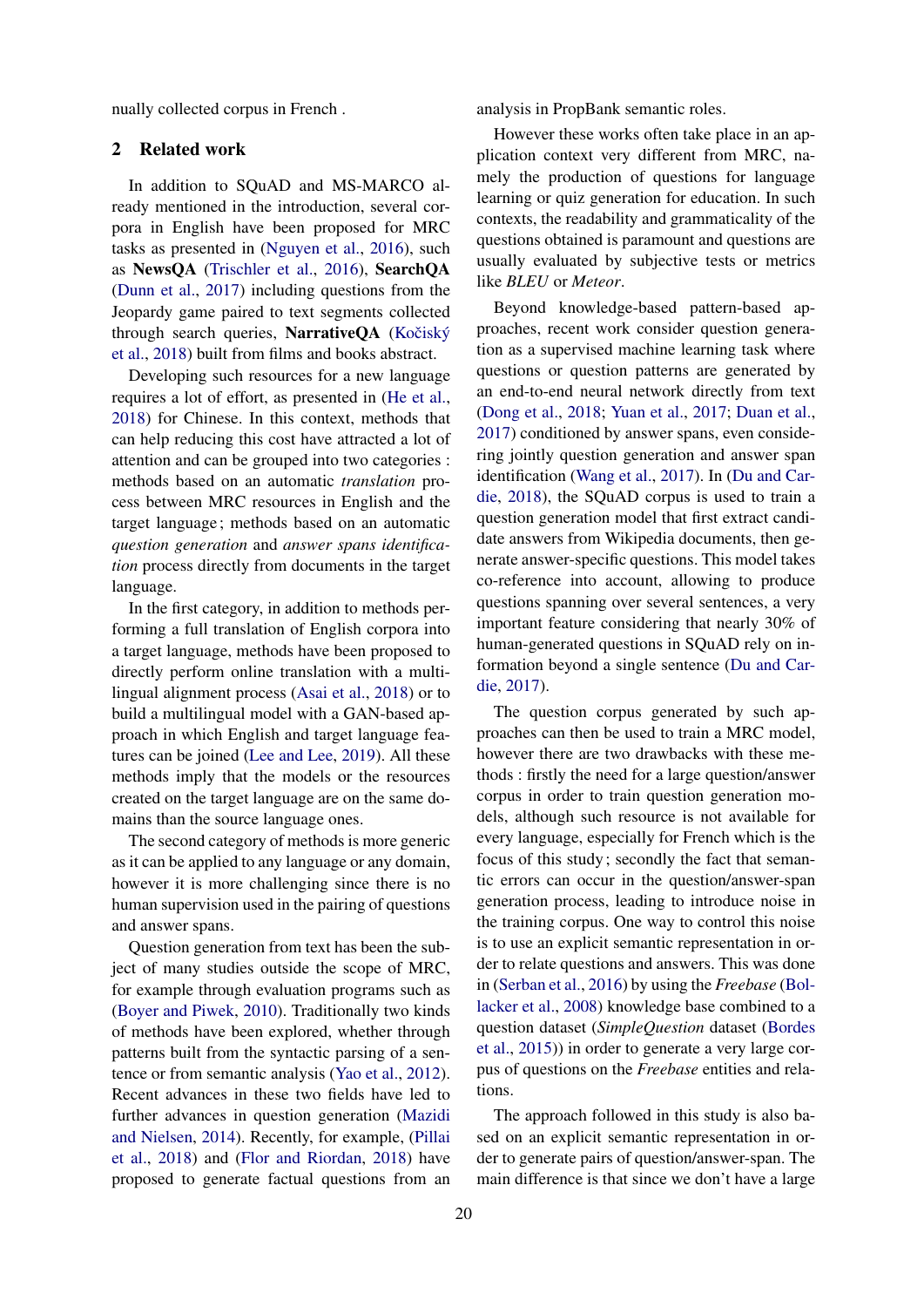corpus of question/answer pairs to train a question generation model, we will rely on simple patterns based on the semantic annotations of our target corpus. The main originality of this work is to use a large encyclopedic corpus in French annotated with a FrameNet semantic model, the CALOR-FRAME corpus (Marzinotto et al., 2018), in order to automatically produce a large amount of semantically-valid pairs of questions and answerspans, the CALOR-QUEST corpus.

Using FrameNet annotations for generating an MRC training corpus has a major drawback : the human effort needed to build such resources is arguably bigger than building directly a question/answer corpus such as SQuAD. However we believe this method has several advantages :

- firstly corpora with frame-based annotations are available for many languages, even if often of limited sizes;
- secondly frame-based annotation is not linked to a single task such as MRC, therefore data developed for other application frameworks can be reuse;
- lastly the availability of *explicit* semantic annotations on which an end-to-end MRC model is trained and evaluated can give us insights about what is being learned by these models and on their generalization capabilities, as our first experiments will show in section 4.2.

# 3 Using shallow semantic annotations to obtain a question/answer corpus

The CALOR-FRAME corpus is made of 4 subcorpora stemming from 3 encyclopedic sources : Wikipedia (WP), Vikidia (V) and ClioTexte (CT). Three themes are covered : World War I (WWI), archaeology (arch) and antiquity (antiq). This variety spans different genres ranging from historical documents for ClioTexte (speeches, declarations) to article for children in Vikidia. The corpus was hand-annotated with Semantic Frames, following the *Berkeley FrameNet* (Baker et al., 1998) annotation guidelines. Semantic Frames describe prototypical situations, such as *decide, lose, attack, win*. Every Frame has a *Lexical Unit (LU)*, which is a word or an expression that triggers the Frame and *Frame Elements (FE)* which are the participants to the situation denoted by the Frame. Every FE has a *label*, such as *Agent, Patient, Time, . . .* that denotes the relation that links the FE and the Frame.

In the CALOR-FRAME corpus, 54 different Frames were used, that can be triggered by 145 lemmas (70 nouns and 75 verbs), as described in (Béchet et al., 2017). The annotation process of a sentence consists in first identifying the potential triggers, then the Frame triggered, and their FEs. A sequence of words can correspond to several FEs for sentences with several Frames occurrences. An example is given in Figure 1 for a sentence with two Frame occurrences : an occurrence of the Frame Losing triggered by the word lost and an occurrence of the Frame Attack triggered by the noun attacks<sup>2</sup>.

When a FE is a pronoun (*e.g. they*) or a subspecified noun phrase (*e.g. the troops*) the coreference to the explicit mention (*e.g. German troops*) is annotated, therefore a Frame can span other several sentences in a document.

From such annotations, a *Question/Answer* corpus can be obtained. The method consists in producing, for every Frame occurrence  $f$ , a triplet  $(F, E, C)$  where F is the label of the Frame, E is one Frame Element of  $f$  and  $C$  (for Context) is the set of the other Frame Elements. Given a triplet  $(F, E, C)$ , questions can be produced for which the answer is E.

In the case of the Losing Frame of Figure 1, which has three Frame Elements, three triplets  $(F, E, C)$  can be produced :

```
(Losing, Owner, {Time, Possession})
(Losing, Time, {Owner, Possession})
(Losing, Possession, {Owner, Time})
```
When a frame element is a co-reference to an explicit mention, it is the mention which is used, therefore a question can spread over several sentences in a document.

A triplet  $(F, E, C)$  yields a set of questions noted *Questions* $(F, E, C)$ . The first triplet in the above list, for example, can produce the question *Who lost 80% of its number on 8 and 9 October.* or *Which troops were wiped out during the attacks of early October ?* Both questions have as an answer the same text segment : *the German troops*, but present very different forms : the first one is close to the original sentence and could be produced by a simple re-organization of the latter, without any lexical change while the second asks for a complete rewriting. Both types of questions have been produced using the Frame annotation of the

<sup>2.</sup> The original example is in French, it has been translated for readability reasons.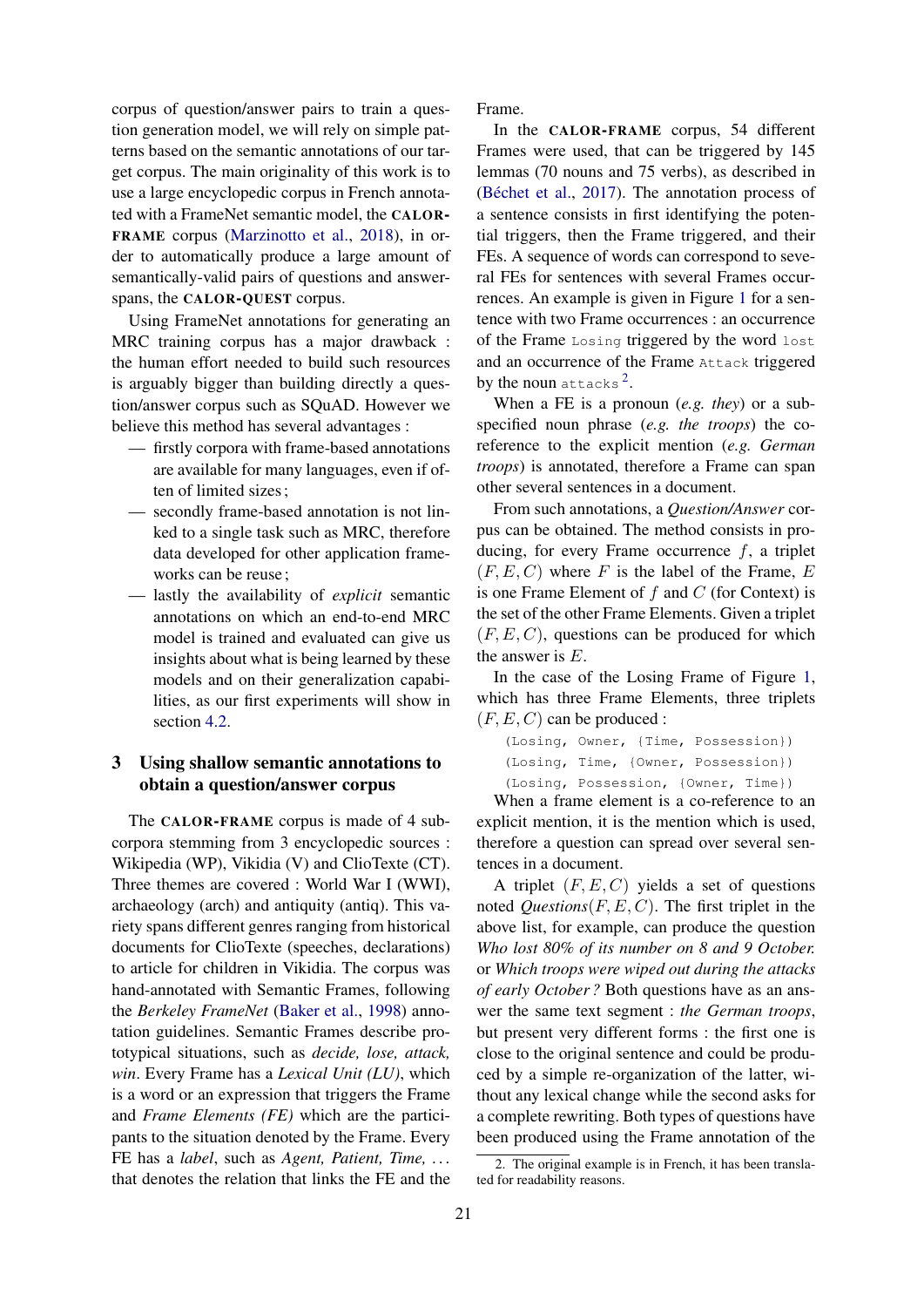

Figure 1: A sentence annotated with Frames defined in the Berkeley Framenet project

CALOR-FRAME corpus. The first type, called *automatic questions*, noted  $Q_A$ , has been produced automatically using rules applied on  $(F, E, C)$  triplets. The second type, called *natural questions*, noted  $Q_N$ , has been produced manually using a sub-part of the corpus, in a controlled setup. Both methods are described below.

In both cases, hand-produced Frame annotations have been used, as a proof of concept of the proposed method. Question production based on automatically predicted Frames is left for future work.

#### 3.1 Rule-based question generation

The automatic production of questions is based on rules which are sentences with variables that correspond to FE. When applied on a triplet, the variables are instantiated with the corresponding FE. Some variables are optional, they can be omitted in the question. A single rule applied to a  $(F, E, C)$  triplet can therefore produce several questions.

Two rules are represented in Figure 2. Variables are prefixed with a \$ sign, followed by an FE label. Optional parts are represented between square brackets.

| $F =$ Leadership $E =$ Time |                                                   |  |
|-----------------------------|---------------------------------------------------|--|
|                             | When lead [ \$Leader ] [ \$Governed ] [ \$Place ] |  |
| gen.                        | \$Role   [\$Duration ] [\$Activity ]?             |  |
| spe.                        | When did \$Leader lead \$Governed [\$Place ]?     |  |

Figure 2: Example of a generic and a specific rule for the Leadership Frame and the FE Time

Two types of rules has been used for generating questions : generic rules and specific rules.

Generic rules are produced automatically from a Frame description  $F$ , the indication of a specific FE  $E$  that corresponds to the answer of the question as well as the set of all possible verbs that can trigger  $F$ . The rules are built by selecting an interrogative pronoun that is compatible with  $E<sup>3</sup>$ 

followed by a possible trigger for  $F$  and all possible combinations of FE excluding  $E$  which is the answer to the question. In the example of the generic rule of Figure 2, the pronoun is *When*, the trigger is *lead*, followed by all FE except the FE Time, which is the answer. Every FE is optional, which allows to exclude any subset of FE from the question. Such rules can lead to awkward questions, due either to lexico-syntactic reasons or to the choice of optional FE that are kept in the question produced.

Specific rules are built manually. They share the same format as generic rules but there is a manual control on the lexical and syntactic aspects of the question as well as the FE that are considered mandatory or optional.

Generic rules allow to produce a very large number of questions covering all possible questions a Frame could produce, without too much concern for the syntactic correctness of the questions produced. On the opposite, specific rules produce less questions but are closer to questions that one can naturally produce for a given Frame.

# 3.2 Collecting *real* questions from semantic annotations

To obtain *real* questions for our evaluation corpus we could have used the same protocol as for SQuAD and ask annotators to produce arbitrary questions directly from the CALOR-FRAME corpus. However, as discussed in section 2, one of the goals of this study is to provide insights about what is being learned by MRC end-to-end models by controlling semantic of both training and evaluation data. Therefore we decided to produce natural questions with annotators to whom  $(F, E, C)$ triplets were shown. The original sentence was not presented in order to leave more freedom for the annotator in her or his lexical ans syntactic choices. Besides, the annotator can select any elements of the context to include in the question. The

<sup>3.</sup> The list of compatible pairs of an interrogative pronoun

and a FE has been built manually.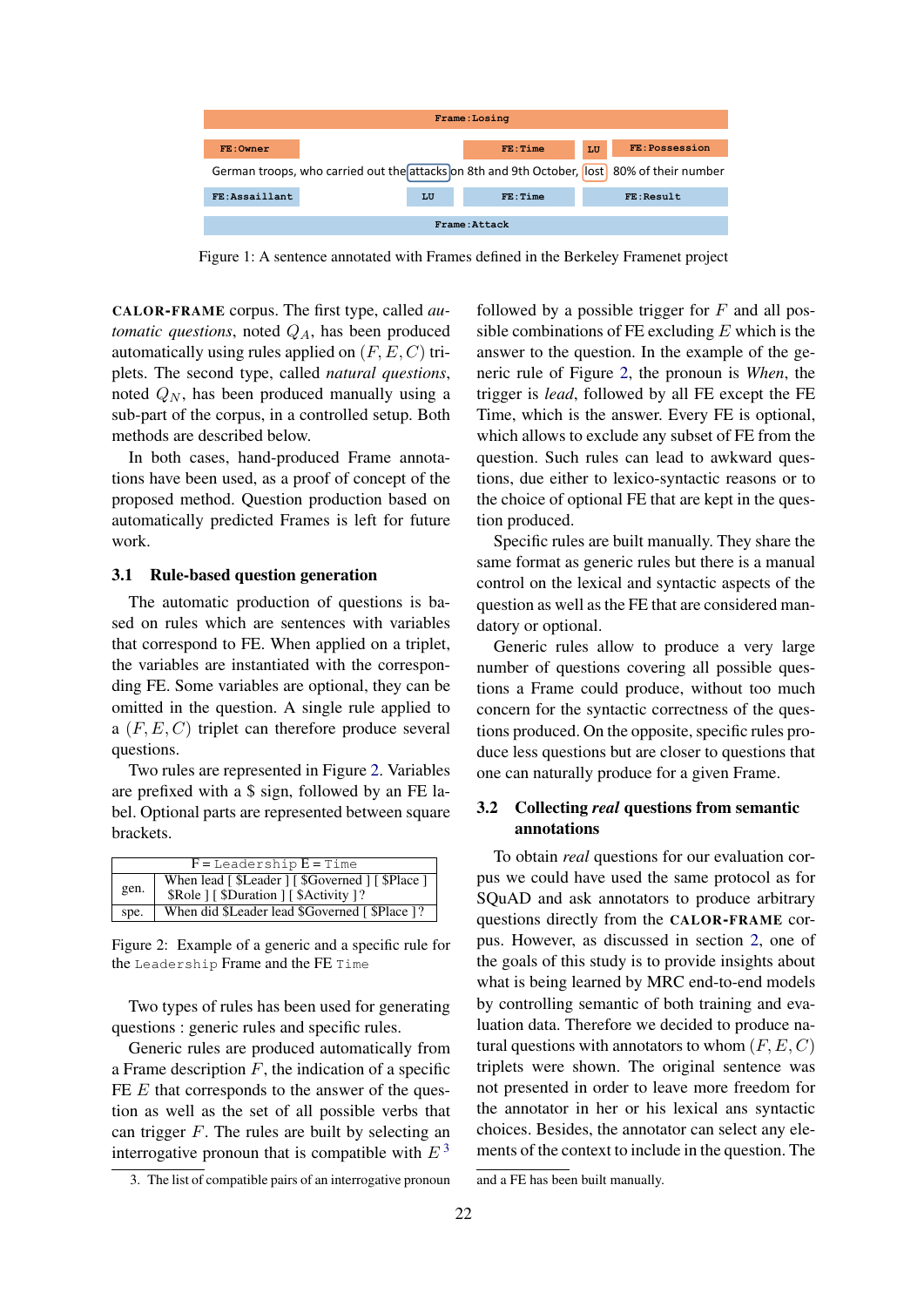main advantage of this method is that it is possible to know, for each error made by an MRC system, which phenomenon was not well covered by the model.

The following example shows in the upper part the information that were given to the annotator and in the lower part, some questions produced.

```
Frame = Hiding_objects
  — Context
      — Agent : a Gallic militia leader
      — Hidden_object : a treasure
       - Hiding_place: in his Bassing farm
    — Answer
      — Place : Moselle
    — Questions produced :
        — In which region did the Gallic militia leader hide
         the treasure ?
```
— *Where is the location of the Bassing farm in which the Gallic militia leader hid the treasure ?*

The natural questions produced with this protocol concerned only a sub-part of the CALOR-QUEST corpus but this sub-part has been selected in order to represent all the Frames used to annotate the corpus.

#### 3.3 Collected corpus

With the proposed method, the resulting corpus CALOR-QUEST consists of about 300 documents in French, for which nearly 100 000 automatic question/answer pairs, and more than 1000 natural question/answer pairs are available. More detailed numbers per collection are given in table 1.

| collection | $#$ docs | #natural  | #generated |
|------------|----------|-----------|------------|
|            |          | questions | questions  |
| V_antiq    | 61       | 274       | 4672       |
| WP_arch    | 96       | 302       | 36259      |
| CT 1GM     | 16       | 241       | 7502       |
| WP 1GM     | 123      | 319       | 50971      |
| total      | 296      | 1136      | 99404      |

|  | Table 1: Description of CALOR-QUEST corpus |  |
|--|--------------------------------------------|--|
|--|--------------------------------------------|--|

### 4 Evaluation

The main objective of our work is to create in a semi-automatic fashion a training corpus for reading comprehension model. Thus, for a given document annotated with frames, we want to generate automatically as many questions as possible, semantically valid, for which we have, by construction, the right answer span in the document. To validate this approach we perform an extrinsic evaluation of this corpus by using it for training a state-of-the-art Machine Reading Comprehension system publicly available, and by evaluating its performance on the set of natural questions collected.

#### 4.1 Experiments with BERT-SOUAD

We use for our MRC system a finetuned version of BERT multilingual model : *multi\_cased\_L-12\_H-768\_A-12* (Devlin et al.,  $2018$ <sup>4</sup>, with default hyperparameters. To be in the same conditions as the SQuAD corpus, we cut the CALOR documents into paragraphs whose lengths are close to the average paragraph length of SQuAD (around 120 tokens) : starting at the beginning of each document, we look for the next end of sentence marker after 120 tokens. This constitutes the first paragraph on which the MRC system will be applied. Then the process is repeated on the text starting at the next sentence in the document.

The evaluation is done with SQuAD's evalution script (https://github.com/allenai/ bi-att-flow/blob/master/squad/

evaluate-v1.1.py), customized for French (removing french articles in the normalization process, instead of english articles). In this evaluation set-up, "*Exact Match*" represents the percentage of questions whose predicted answer matches exactly the ground-truth answer, and "*F1*" is the average F-measure per question, where for each question a precision/recall performance is measured between the predicted and ground-truth sets of tokens in answer spans.

The training is done on a randomly selected sample set of 14K generated questions (due to our computational storage limitation). In these experiments we first select automatic questions generated thanks to specific rules, then add questions produced by generic rules. The evaluation is done on the natural questions set. For the *SQUAD1.1* condition, all the questions are answerable in the given paragraphs. For the *SQUAD2.0* condition, the system is also able to detect if a question is answerable or not, in a given paragraph. For this set up, we build a specific test set, with 2/3 made of answerable questions for a given paragraph, and 1/3 made of answerable questions of another paragraph of the same document, thus assumed to be

<sup>4.</sup> https://github.com/google-research/ bert/blob/master/run\_squad.py)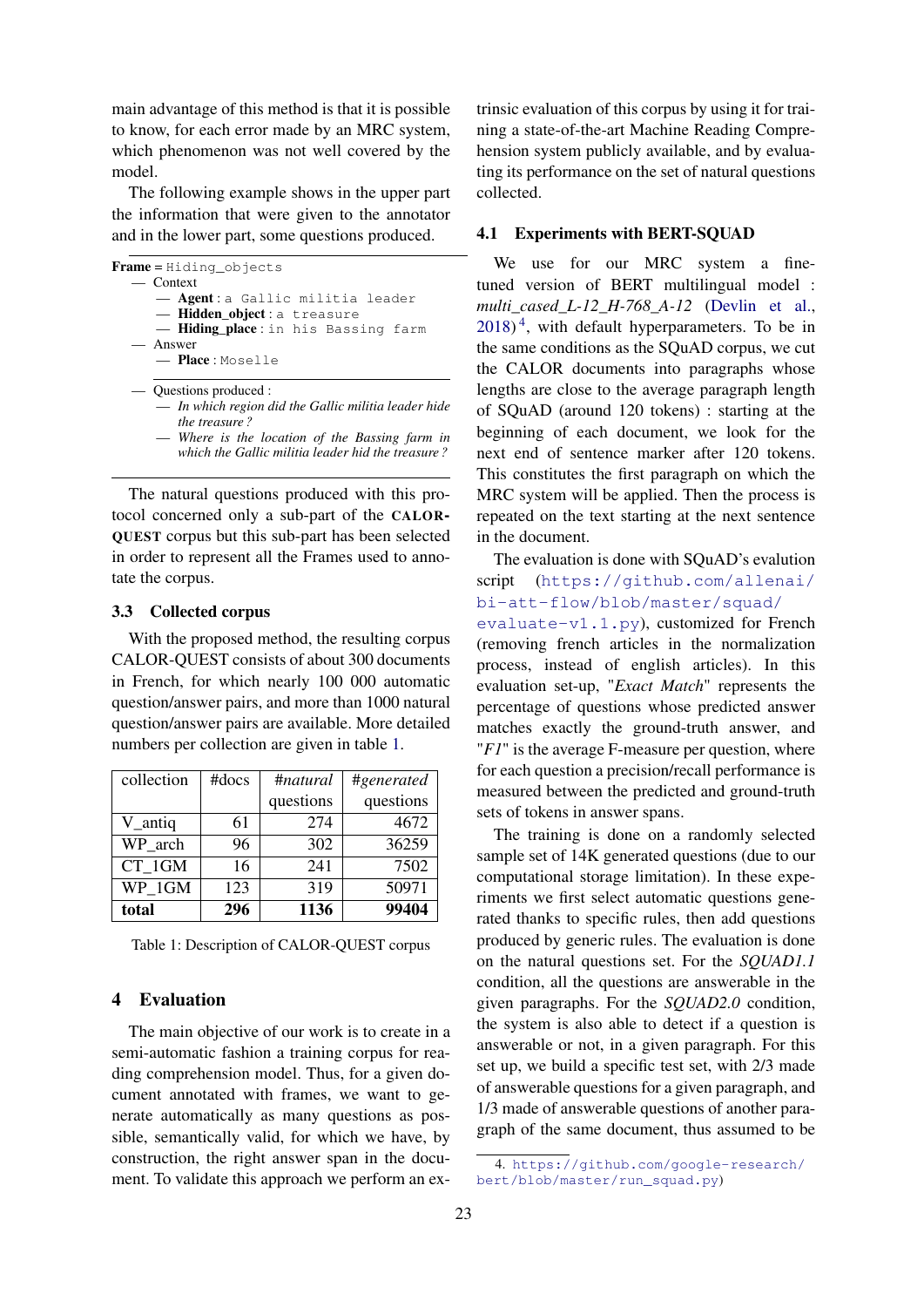unanswerable for the given paragraph (but dealing with the same topic).

Results are presented in table 2. As we can see the model find the correct answer with the correct span for about 60% of the natural questions of our test corpus, although it has been trained only on generated questions. F1 measure is satisfying for SQUAD1.1i (76.7), although it drops to 64.2 when introducing unanswerable questions in SQUAD2.0. However performance of unanswerable question detection are excellent (98.0). This validate our approach although there is a large margin of improvement considering the performance of current models on the English SQUAD corpus.

| version      | $\vert$ exact | F1   | $F1-HasAns$   $F1-NoAns$ |      |
|--------------|---------------|------|--------------------------|------|
| V1           | 59.4          | 76.7 | 76.7                     | -    |
| $\mathbf{V}$ | 62.7          | 73.5 | 64.2                     | 98.0 |

Table 2: Results obtained with BERT-SOUAD on CALOR-QUEST with two conditions : V1 correspond to SQUAD1.1 where all questions refer to an answer in the documents; V2 correspond to SQUAD2.0 with unanswerable questions

#### 4.2 Contrastive experiments

### 4.2.1 Generalization beyond the initial semantic model

In the following experiment, we evaluate how this framework generalizes to new semantic frames, and is able to answer questions related to semantic frames which were absent from the training set. To this purpose, we select 10 semantic frames for which we have the most numerous natural questions in the test set, and we discard from the training set the questions generated from these 10 semantic frames. In table 3, performances are reported for each subset of natural questions, including or not generated questions from the same semantic frame in the training. It can be seen that for most of these frames the decrease of performance observed when excluding them from the training set is not important, therefore we can conclude that our method allows to train models that can generalize beyond the set of semantic frames that was used to generate the training corpus.

However table 3 also shows that for 3 of these frames (*Departing, Appointing, Shoot-projectiles*) there is a loss of more than 10% F1 when using the reduced training corpus, indicating that this generalization capabilities can be limited for some specific actions.

| Frame                               | #quest | $F1$ (all) | F1(w/o) |
|-------------------------------------|--------|------------|---------|
| Death                               | 49     | 89.2       | 78.78   |
| Creating                            | 38     | 81.0       | 85.0    |
| Existence                           | 38     | 83.0       | 79.2    |
| Giving                              | 65     | 80.9       | 73.8    |
| $\overline{\text{Coming}}$ -up-with | 27     | 86.4       | 82.9    |
| Departing                           | 64     | 86.3       | 71.8    |
| Appointing                          | 52     | 76.9       | 64.5    |
| <b>Buildings</b>                    | 62     | 77.5       | 73.6    |
| Colonization                        | 37     | 69.9       | 70.0    |
| Shoot-projectiles                   | 24     | 72.4       | 47.3    |

Table 3: F1 results on questions associated to 10 semantic frames of CALOR-QUEST with a model trained on the whole corpus (*all*) and one trained on a corpus where all the generated questions corresponding to these 10 frames have been removed (*w/o*)

#### 4.2.2 Generalization to a new domain

We also evaluate our method on a different corpus to check how domain-depend are the models trained on CALOR-QUEST . (Asai et al., 2018) provides a French transcription of a subset of the development set of the original SQuAD corpus. They have extracted several paragraphs and their corresponding questions, resulting in 327 paragraph-question pairs over 48 articles. This subcorpus was manually translated into French by bilingual workers on Amazon Mechanical Turk and further corrected by bilingual experts. In this corpus of 327 questions, only 46 correspond to questions related to frames defined in CALOR, and themes are not restricted to historical knowledge as in CALOR. Thus, we have a semantic shift but also a lexical shift between the training set of CALOR and the testing set of french\_squad.

We test this corpus on the model trained on CALOR-QUEST . For sake of comparison, we report baseline performance obtained in (Asai et al., 2018) with a back-translation approach : the French evaluation corpus is first translated to English with an automatic French-to-English translation service, then the BERT system with English model is applied to this automatic translation, finally the outputs of the system are automatically back-translated to French for evaluation.

Results are presented in table 4. Although we observe an important decrease in performance, in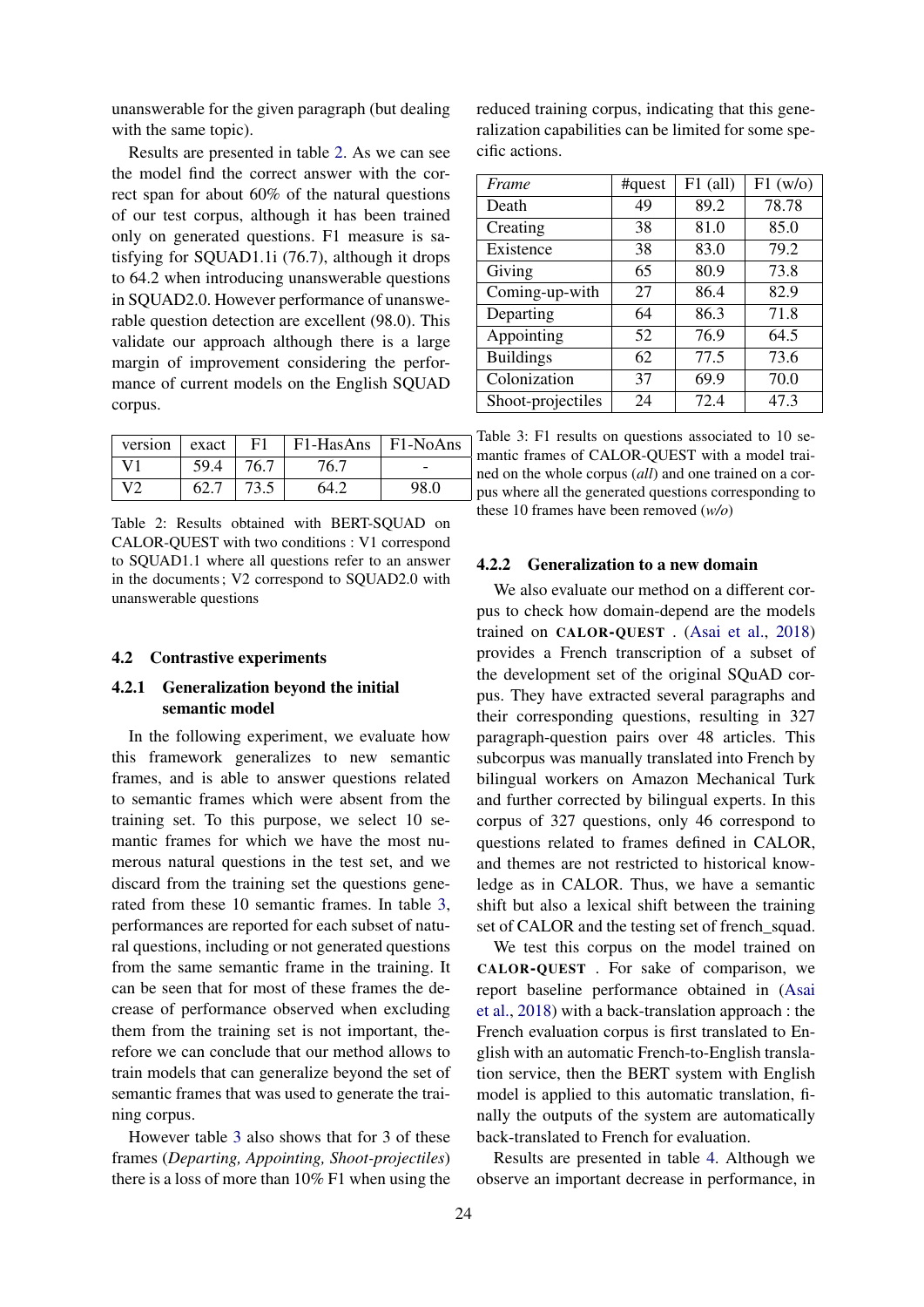comparison with the results obtained on CALOR, performance is still much better than the one obtained with a back-translation baseline of the welltrained BERT-model in English.

| Model                               | exact | F1   |
|-------------------------------------|-------|------|
| <b>CALOR-QUEST</b>                  | 38.5  | 53.6 |
| <b>BERT-SQUAD</b>                   | 23.5  | 44.0 |
| (auto trans.) $(Asai et al., 2018)$ |       |      |

Table 4: Results obtained on the French SQuAD test corpus with a model trained on CALOR-QUEST and the original BERT-SQUAD model for English with back-translation

## 5 Conclusion

In this work, we have proposed a semiautomatic method to generate question/answer pairs from a corpus of documents annotated in semantic frames, with the purpose of building a large training corpus for machine reading comprehension in French. Based on simple rules applied on shallow semantic annotations, the produced questions are valid semantically, but their syntactic validity is not guaranteed. Additionally, a set of more than 1000 question/answer pairs has been collected manually, to be used as a test corpus. We validate the usefulness of the corpus of automatic questions, by training a state of the art, publicly available, machine reading comprehension system, based on fine-tuning multilingual BERT features on this corpus. We then test the resulting model on the set of real questions, and on a french translation of a subset of the SQuAD corpus, and promising results have been obtained. Further work will focus on extending this approach to semantic annotations obtained automatically. The extension to another semantic annotation scheme such as PropBank will also be studied. The CALOR-QUEST corpus of automatic and natural questions will be made publicly available, to foster machine reading comprehension for French language.

### References

- Akari Asai, Akiko Eriguchi, Kazuma Hashimoto, and Yoshimasa Tsuruoka. 2018. Multilingual extractive reading comprehension by runtime machine translation. *CoRR*, abs/1809.03275.
- Collin F Baker, Charles J Fillmore, and John B Lowe. 1998. The berkeley framenet project. In *Procee-*

*dings of the 36th Annual Meeting of the Association for Computational Linguistics and 17th International Conference on Computational Linguistics-Volume 1*, pages 86–90. Association for Computational Linguistics.

- Frédéric Béchet, Géraldine Damnati, Johannes Heinecke, Gabriel Marzinotto, and Alexis Nasr. 2017. CALOR-Frame : un corpus de textes encyclopédiques annoté en cadres sémantiques. In *ACor4French – Les corpus annotés du français - Atelier TALN*, Orléans, France.
- Kurt Bollacker, Colin Evans, Praveen Paritosh, Tim Sturge, and Jamie Taylor. 2008. Freebase : a collaboratively created graph database for structuring human knowledge. In *Proceedings of the 2008 ACM SIGMOD international conference on Management of data*, pages 1247–1250. AcM.
- Antoine Bordes, Nicolas Usunier, Sumit Chopra, and Jason Weston. 2015. Large-scale simple question answering with memory networks. *arXiv preprint arXiv :1506.02075*.
- Kristy Elizabeth Boyer and Paul Piwek. 2010. *Proceedings of QG2010 : The Third Workshop on Question Generation*. questiongeneration. org.
- Jacob Devlin, Ming-Wei Chang, Kenton Lee, and Kristina Toutanova. 2018. Bert : Pre-training of deep bidirectional transformers for language understanding. *arXiv preprint arXiv :1810.04805*.
- Xiaozheng Dong, Yu Hong, Xin Chen, Weikang Li, Min Zhang, and Qiaoming Zhu. 2018. Neural question generation with semantics of question type. In *CCF International Conference on Natural Language Processing and Chinese Computing*, pages 213–223. Springer.
- Xinya Du and Claire Cardie. 2017. Identifying where to focus in reading comprehension for neural question generation. In *Proceedings of the 2017 Conference on Empirical Methods in Natural Language Processing*, pages 2067–2073.
- Xinya Du and Claire Cardie. 2018. Harvesting paragraph-level question-answer pairs from wikipedia. In *Proceedings of the 56th Annual Meeting of the Association for Computational Linguistics (Volume 1 : Long Papers)*, pages 1907–1917.
- Nan Duan, Duyu Tang, Peng Chen, and Ming Zhou. 2017. Question generation for question answering. In *Proceedings of the 2017 Conference on Empirical Methods in Natural Language Processing*, pages 866–874, Copenhagen, Denmark. Association for Computational Linguistics.
- Matthew Dunn, Levent Sagun, Mike Higgins, V Ugur Guney, Volkan Cirik, and Kyunghyun Cho. 2017. Searchqa : A new q&a dataset augmented with context from a search engine. *arXiv preprint arXiv :1704.05179*.
- Michael Flor and Brian Riordan. 2018. A semantic role-based approach to open-domain automatic question generation. In *Proceedings of the Thirteenth Workshop on Innovative Use of NLP for Building Educational Applications*, pages 254–263.